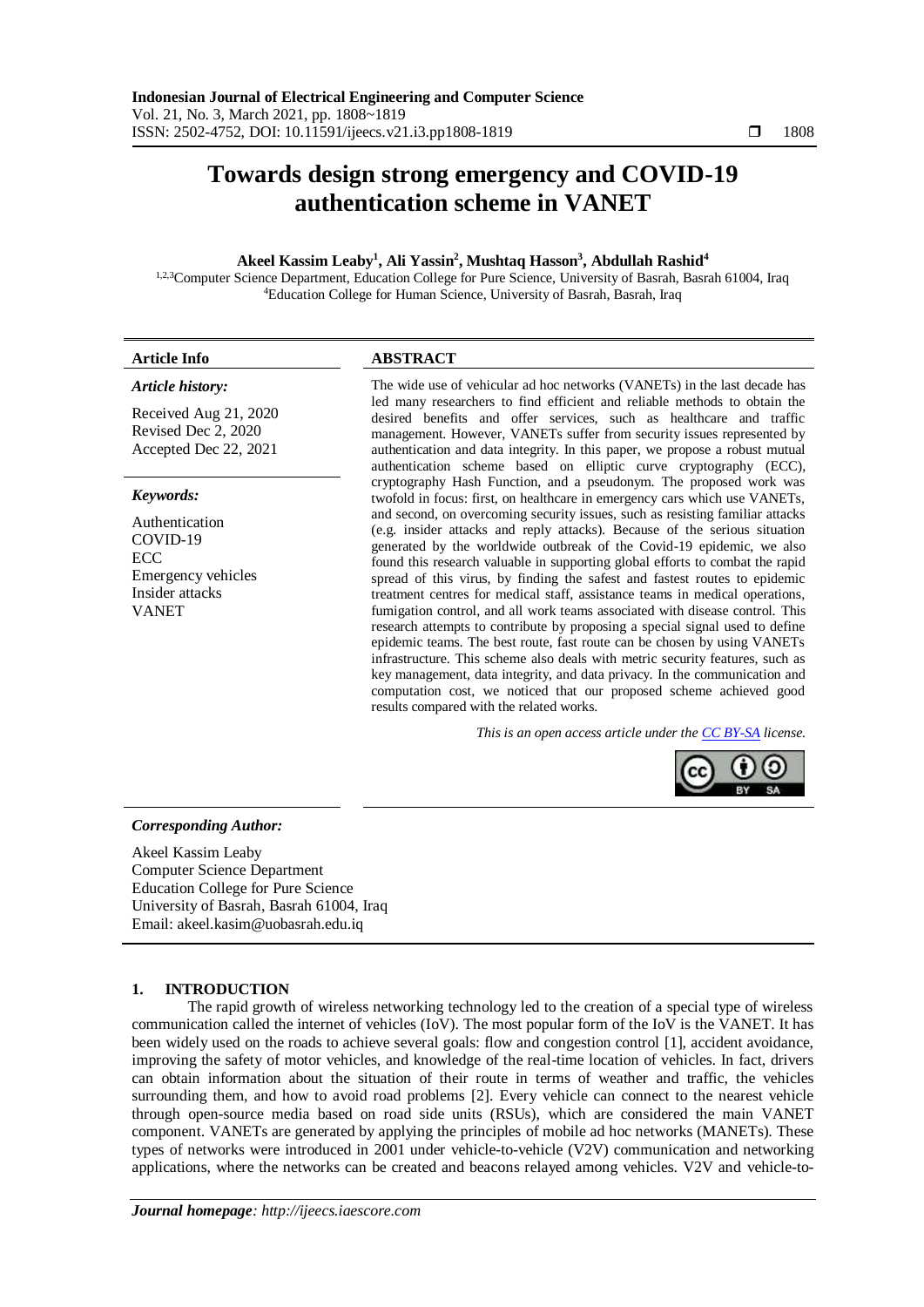roadside communications (V2I) architectures will co-exist in VANETs to provide navigation, road safety, and other services. VANETs are a part of the intelligent transportation system (ITS) framework, sometimes referred to as the intelligent transportation network (ITN) [\[3\]](#page-10-2). Figure 1 explains the main three entities of VANET as follows: on-board unit (OBU) which carries the same name of the vehicle, road side unit (RSU), and trusted authority server (TAS). Each component carries out specific tasks such as producing system limits, identifying trespassers and registering vehicles that TAS relates. RSUs are nodes that are deployed en route and act as a relay for vehicles, exchanging beacons among vehicles (OBUs) inside the range of RSUs known as V2V. The interchange of beacons between the vehicles (OBUs) and the VANET infrastructure (RSUs) is referred to as vehicle-to-infrastructure (V2I) communication.

VANET uses IEEE 802.11p protocol in V2V and V2I communications. IEEE 802.11P is the basis of [dedicated short-range communications](https://en.wikipedia.org/wiki/Dedicated_short-range_communications) (DSRC) and is an approved change to the IEEE 802.11 standard. The newer version has wireless access in vehicular environments (WAVE); it defines enhancements to 802.11 (the basics of products marketed as Wi-Fi) to support intelligent transportation systems (ITS) applications. Information between high-speed vehicles and VANET infrastructure is exchanged using a 5.9 GHz (5.85–5.925 GHz) band. IEEE 1609 is a higher-layer standard based on IEEE 802.11p; it is also the basis of a VANET uses IEEE 802.11p protocol in V2V and V2I communications. IEEE 802.11P is the basis of [dedicated short-range communications](https://en.wikipedia.org/wiki/Dedicated_short-range_communications) (DSRC) and is an approved change to the IEEE 802.11 standard. The newer version has wireless access in vehicular environments (WAVE); it defines enhancements to 802.11 (the basics of products marketed as Wi-Fi) to support intelligent transportation systems (ITS) applications. Information between high-speed vehicles and VANET infrastructure is exchanged using a 5.9 GHz (5.85–5.925 GHz) band. IEEE 1609 is a higher-layer standard based on IEEE 802.11p; it is also the basis of a European standard for vehicular communication known as ETSI ITS-G5. Indeed, all of the messages in VANET are exchanged via open-source media [\[4\]](#page-10-3). This study proposes an authentication scheme for the VANET environment that uses elliptic-curve cryptography (ECC), a cryptography hash function (SAH-512), to prepare the pseudonyms and other encrypted information for each vehicle. Our work has several benefits, such as mutual authentication, a secure management key, user identity recognition, resistance to well-known attacks (e.g., reply, man in the middle [MITM], and insider attacks), and preserving VANET data privacy. The proposed scheme supports the health care domain in terms of emergency vehicles, especially for ambulances and COVID-19 virus treatment teams. The scheme can provide these vehicles with the shortest route and suggest alternative routes if any congestion or accidents occur based on its knowledge of COVID-19 treatment centre locations.

The rest of the paper is organised as follows: Section 2 demonstrates the primitives and system model, Section 3 explains the related works, Section 4 provides a detailed outline of the proposed scheme, Section 5 contains a security analysis and reports on the experimental results and Section 6 concludes.



Figure 1. VANET components

*Towards design strong emergency and COVID-19 authentication scheme in VANET (Akeel Kassim Leaby)*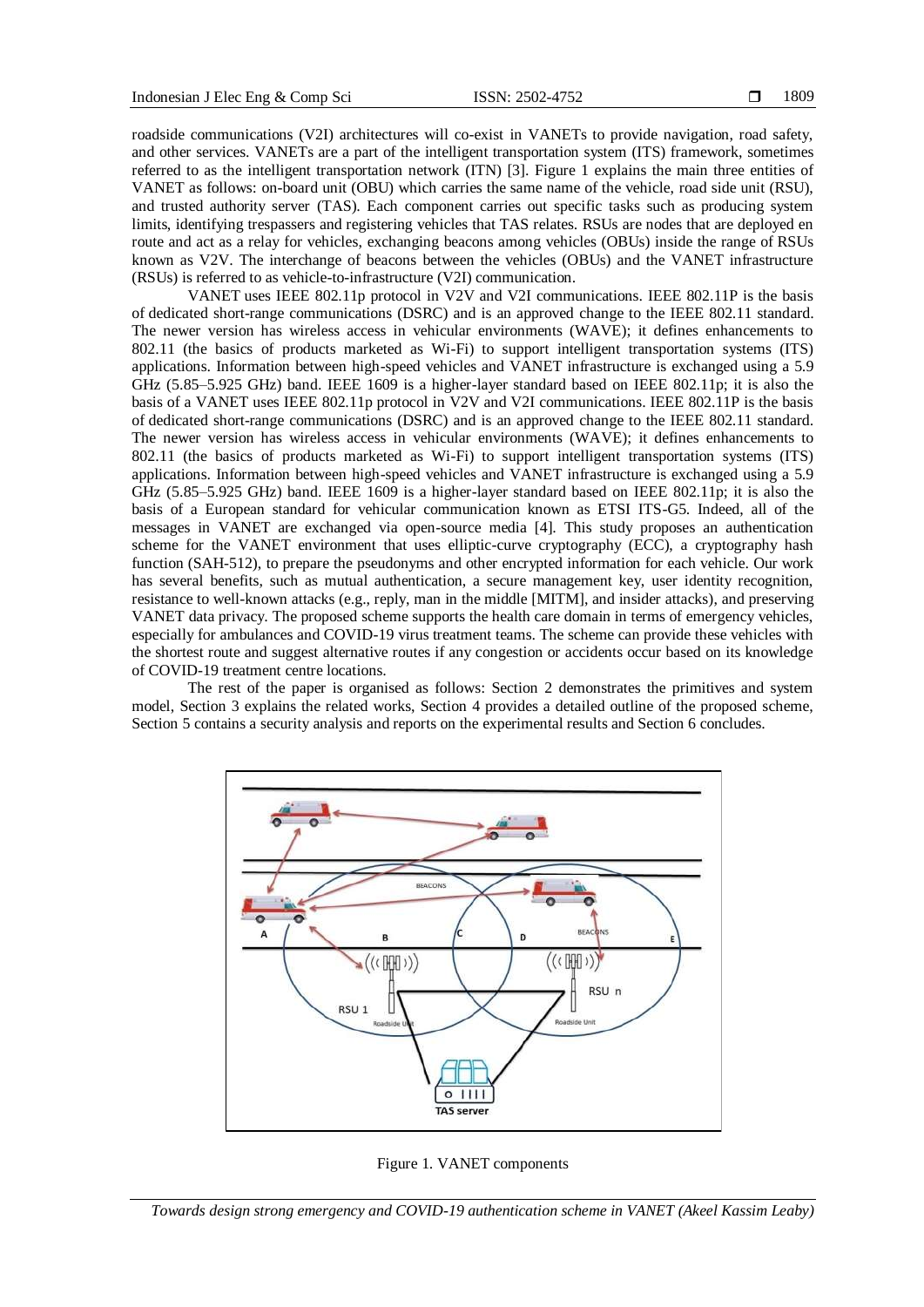# **2. PRIMITIVES AND SYSTEM MODEL**

This section describes all of the proposed scheme requirements to achieve the main goals. It beings by explaining the physical components necessary for a VANET environment. It then demonstrates a VANET's security and privacy requirements and the mathematical tools used in this work.

# **2.1. Cryptographic TOOLS**

a) Elliptic curve cryptography (ECC)

This type of cryptographic tool has become widely used to design security methods and digital signatures. It first appeared in 1958, designed by Miller [1].

b) SHA-512 cryptographic hash function algorithm

Secured Hash Function 512 is a part of the U.S Federal Information Processing Standard and one of a set of hash functions designed by the national security agency (NSA) in the United States of America [\[5-8\]](#page-10-4).

## **2.2. System model**

The proposed scheme contains the following components:

- c) Trusted authority server part (TAS) has the following features: Fully trusted and possesses locations of all components, generates system parameters and processes the joining requests, connected with RSUs via secure wired system and communicates with RSUs in real time procedures and can generate any message if needed.
- d) RSUs with the following specifications: deployed overall road to construct VANET range, the neighboured RSUs have a small conferenced area to keep OBUs connected to the system, Route and interchange information between vehicles and infrastructure, and RSUs are connected to each other and to TAS via secure wired systems to keep security and integrity.
- e) Vehicle's onboard unit (OBUs) has the following specifications: Use IEEE 802.11p protocol to manage transmission of data with each vehicle and infrastructure, has temper proof device (TPD), accountable for implementing cryptography and security parameters and Has 100s of meters of transmission range.

## **2.3. Main issues**

VANET is a self-organised network. So, emergency vehicles and COVID-19 teams who use this system will face many problems. We can summarise them as follows: *Information security* [\[9\]](#page-10-5), **Performance, Health care, COVID-19 pandemic, and Quality of Service (QoS).**

## **3. RELATED WORKS**

In recent years, many authors have focused on VANET security and privacy issues. Some of these works can be illustrated under two main categories: public key infrastructure (PKI) and identity-based (ID) schemes.

In PKI-based schemes, the real identity of vehicles is hidden using covered certification. In these schemes, a vehicle obtains a number of certificates during the registration phase using its private key- pairs. Raya and Hubaux [5] proposed a PKI-based scheme. Certificate authority (CA) is responsible for generating private and public keys, as well as certification. These parameters, represented as large numbers, are used to sign and encrypt all the vehicle's messages. This procedure ensures message integrity, but it is restricted by the storage size of the on-board unit (OBU) which is limited and cannot store a large number of private/public keys. Another problem is the time delay caused by a large certificate revocation list (CRL). In 2008, Lu et al. [6] proposed ECPP in relation to security in VANET. ECPP tries to solve the storage space limitation and the increase in CRL by completing the pseudonym computation inside RSUs. Zhang et al. [7] proposed a scheme based on k-anonymity and using a hash authentication message. They named their new scheme RAISE, which stands for efficient roadside aided. In this scheme RSUs are responsible for giving verifications, this leads to minimize the computation cost and ensure vehicle privacy. Rajaput et al. [8] introduce HPPPA which is suggested to solve PKI drawbacks.

In HPPPA, CRL management is not required and only two pseudonyms obtained for each vehicle, based on its key pairs. This protocol faces a problem with the storage of certifications and the management of keys. In 2018, yang et al. [9] proposed CCPPA PKI- based protocol. This work satisfied requirements of security and privacy in VANET and do not employ map-to-point hash function to achieve the best message verification. **ID-based schemes** were proposed to disentangle the problem of emerging in PKI-based schemes. Zhang et al. [10] they use id-based aggregate signature and bilinear cryptography to propose conditional privacy-preserving protocol. This approach uses hierarchy in gathering signatures and patch verification. Although this technique reduces transmission cost and storage exploitation, but it also reduces waiting time for aggregation. Zhang et al. [11] Assumes RSUs as trusted party in VANET. Then, multiple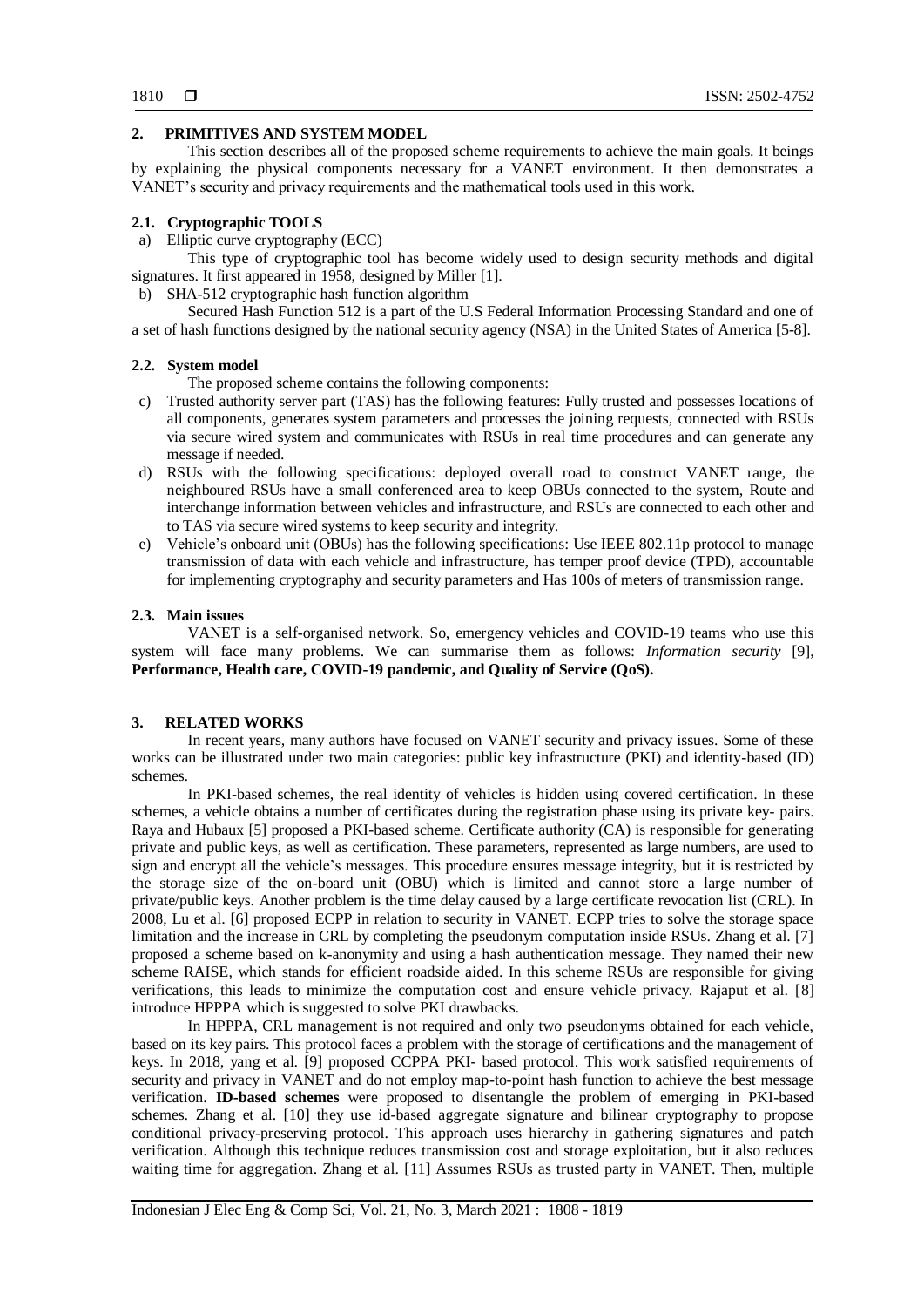trusted authorities occur inside VANETs body. Authentication in this paper depends on ID-based signature aggregation. In this work, the distribution of certificates is not centralized and computation is overhead. C. Zhang et al. [12] Proposed IBV scheme. In any time windows, the verification of the received signatures are allowed by batch verification and it is more efficient and faster than if done using single step\single signature verification. Although this scheme can satisfy the above goals, it cannot satisfy the security issues and it is weak toward DOS attacks. Lee and Lai [13] try to improve ID scheme to give an advance in security issues related to scheme that proposed by c.zhang et al. [12]. The new scheme adds pseudonym ID-based generation, message verification, and message signing techniques. However, when the number of valid signature increases, we note degradation in performance. Vijayakumar et al. [14] in 2016 adopted ID-based scheme to propose dual authentication and key management for secure data transmission in VANET. In this research TA can divide vehicles to primary and secondary groups and each group has its specific keys. The reference of vehicles classification is according to the service level agreement SLA, that's means TA will provide two types of services. The entire shared group keys refreshed when any user joins or leaves VANET. It is important to note that although this technique offers forward/backward security, the privacy issues are not addressed. Wang and Nianmin [15] proposed LIAP in 2017. This scheme deals with VANETs ID-based problems such as complicated revocation and holds too many valid identities to protect vehicle privacy. Vehicles and RSUs are given long term authentication. Although this scheme can meet the security and privacy requirements but neglects the redundant authentication overhead. In 2020, Ali et al. [16] proposed IBS-CPPA. This scheme is based on ECC and hash function encryption in V2V broadcasting and support batch signature models to enable vehicles to authenticate a large number of beacons at the same time. IBS-CPPA focuses only on V2V communication but it neglects V2I broadcasting which affects in some way both system performance and V2V broadcasts load and cost computation. Table 1 explains a comparison between our work and other related work in some features.

Table 1. Comparison between proposed scheme and related works

| Feature                            | [10]           | T 11           | [12]           | [13] | $ 14\rangle$ | [15] | [16] | [17]           | '181           | [19] | [20] | [21]    | Our            |
|------------------------------------|----------------|----------------|----------------|------|--------------|------|------|----------------|----------------|------|------|---------|----------------|
|                                    |                |                |                |      |              |      |      |                |                |      |      |         | work           |
| Covid-19 virus solutions           | N <sub>0</sub> | No             | No             | No   | No           | No   | No   | No             | No             | No   | No   | No      | Yes            |
| Health care solutions              | No             | N <sub>0</sub> | N <sub>0</sub> | No   | No           | No   | No   | N <sub>0</sub> | No             | No   | No   | No      | Yes            |
| meet the revocation<br>requirement | No             | No             | No             | No   | $- - -$      | No   | No   | No             | No             | No   | No   | $- - -$ | Yes            |
| Resist insider attacks             | Yes            | Yes            | No             | No   | $---$        | Yes  | Yes  | No             | Yes            | Yes  | Yes  | $---$   | Yes            |
| Central verification               | Yes            | Yes            | No             | Yes  | Yes          | Yes  | No   | N <sub>0</sub> | N <sub>0</sub> | No   | Yes  | Yes     | Yes            |
| Central authority center           | Yes            | Yes            | No             | Yes  | Yes          | Yes  | No   | N <sub>0</sub> | No             | No   | Yes  | Yes     | Yes            |
| Designed for any size of           | No             | No             | Yes            | No   | No           | No   | No   | Yes            | Yes            | Yes  | No   | $---$   | Yes            |
| VANET system                       |                |                |                |      |              |      |      |                |                |      |      |         |                |
| Meet security requirements         | Yes            | Yes            | Yes            | No   | Yes          | Yes  | Yes  | Yes            | Yes            | Yes  | Yes  | Yes     | Yes            |
| Meet privacy requirements          | Yes            | Yes            | Yes            | Yes  | Yes          | Yes  | Yes  | Yes            | Yes            | Yes  | Yes  | Yes     | Yes            |
| Process and storage problems       | Yes            | Yes            | Yes            | No   | No           | No   | Yes  | No             | N <sub>0</sub> | Yes  | Yes  | $---$   | N <sub>0</sub> |

## **4. PROPOSED SCHEME**

The proposed scheme constructed from six different phases. These phases form two different procedures based on special flag (SF) value. This flag involved in joining request message. SF value decides the type of vehicle either normal if (0) or emergency if (1). The rest of this section describes all phases and where use. As shown below, Figure 2 describes normal vehicles procedures, and Figure 3 for emergency and COVID-19 vehicles procedures. To ease the understand all equations, Table 2 shows all notations we used in our proposed scheme. Initialization phase: used in both SF values. This phase deals with system parameters initialization and broadcasting to all RSUs and OBUs. This phase operation is the responsibility of TAS. The registration phase is the second phase. This phase related with vehicle registration. Although registration phase is applied for both SF values, the result is two different types of pseudonyms. When vehicle sends joining request to system by send its public key, password, and SF value to the nearest RSU. Then it will get a pseudonym that is used to hide vehicle real identity. The pseudonym resulted from this phase depends on (SF) value. Third phase is Joining phase. In this phase, the legal vehicles signature and other parameters that permit to beacons broadcasting and verifying operations will calculated. The signature also depends the value of SF flag. When SF=1, permission given to broadcast for both RSUs and OBUs, while when SF=1, broadcasting is allowed only for RSUs. The broadcasting phase begins when vehicles broadcast beacons. Beacons contain different types of information. As illustrated in joining phase, SF value control the type of broadcasting. Renewing signature phase. When vehicles owned its signature, this signature has life-time. This life-time always checked if expired and renewed if the vehicle is valid. The important note that emergency vehicles excluded from renewing signature operation to improve performance and increase

*Towards design strong emergency and COVID-19 authentication scheme in VANET (Akeel Kassim Leaby)*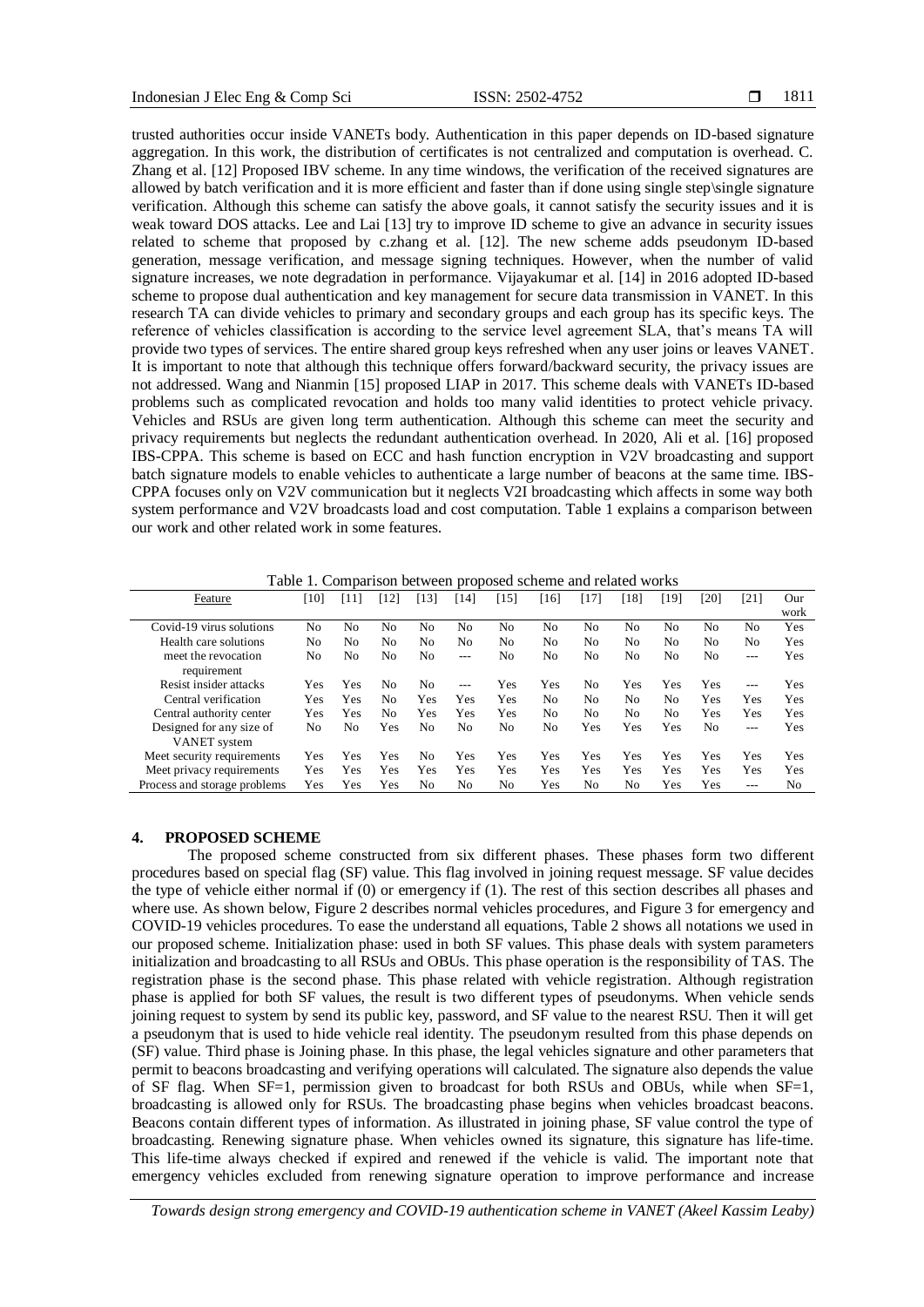privacy and security issues for all emergency vehicles. In parallel with previous phases, vehicles will trace and revoke if necessary in **Trace and revoke** phase. Any malicious vehicles appears aggressive against system or penetrated will trace. The action against these hostilities vehicles is to expel it and prevent from renewing signature. The trace and revoke operations includes both normal and emergency vehicles. As we described in the previous section these phases can be explained in details as follows:

# **4.1. Initialization phases**

TAS initiates and broadcast all system parameters using secured channel. In this phase, TAS always updates system parameter to maintain system security. Initialization and broadcasting system parameters can describe in the following steps:-TAS select pairs of large primary numbers p,q . An additive group **A**, which includes all Elliptic Curve EC, where EC defined by equation:  $-g^2 = x^2 + ax + b$  mode p. Where a, b  $\in$  $F\mathbf{p}$ .

- a) TAS generates random number  $\mathbf{r}, \mathbf{r} \in \mathbf{Zq}$  as private key. Then calculate the public key  $\mathbf{pubk} = \mathbf{r} \cdot \mathbf{p}$ .
- b) **TAS** generates three hash functions  $h1 = A \rightarrow Zq$ ,  $h2$ :  $\{0,1\} \times \{0,1\} \times \{0,1\} \times \{0,1\} Zq$ . These three hash functions represent cryptographic hash functions.
- c) TAS loaded the private key to all RSUs in system.
- d) The final step is broadcasting  $(q, puhk, p, h1, h2, h3)$  parameters to all RSUs via secured channel (wired channel).



Figure 2. Normal vehicles operation scheme



Figure 3. Emergency vehicles operation in the proposed scheme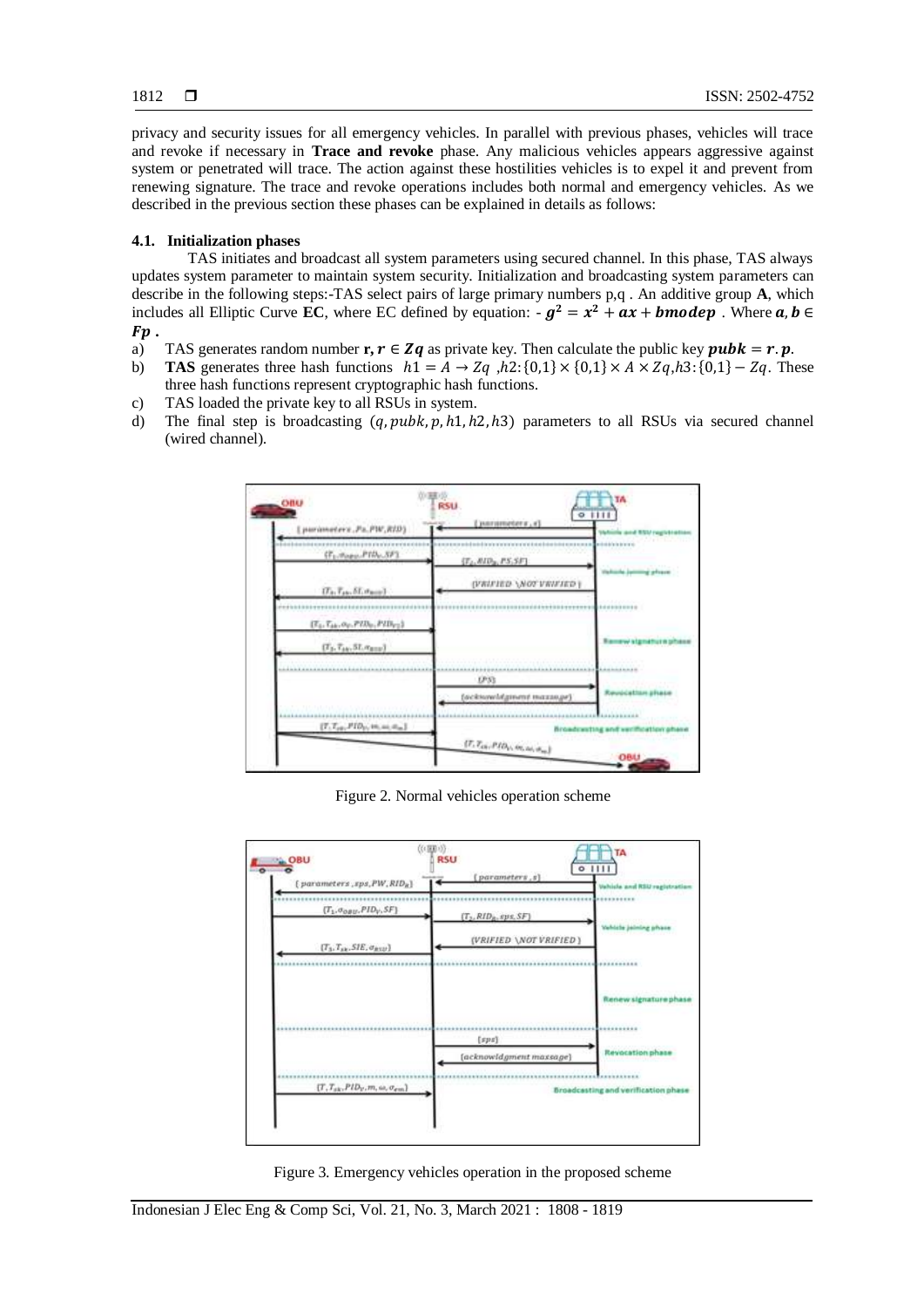| Notation                | Description                                 | Notation                            | Description                                     |
|-------------------------|---------------------------------------------|-------------------------------------|-------------------------------------------------|
| ЕC                      | An elliptic curve                           |                                     | Concatenation operator                          |
| A                       | An additive group based on EC               | $\oplus$                            | Exclusive OR (XOR) operation                    |
| $\boldsymbol{P}$        | A generator of A                            | SI                                  | The signature of the beacon issued from the RSU |
| p, q                    | Large prime numbers                         | m.                                  | Traffic-related message                         |
| s. Pubk                 | Private and public key pairs                | $T_{\rm sk}$                        | The timestamp of the signature                  |
| h1, h2, h3              | Three secure hash functions                 | $T_{s1}$ , $T_{s2}$ , $\triangle T$ | Timestamp, receiving time and time delay values |
| $RID_{R}$ , $RID_{V}$   | Real identities of the RSU and vehicle      | Abbr                                | Abbreviation of cryptography operations         |
| $PID_{v1}$ , $PID_{v2}$ | Pseudonyms of the vehicle for broadcasting  | <b>MBVO</b>                         | Multi Beacons Verification Operations.          |
| Ps                      | Pseudonym of the normal vehicle to hide its | <b>SBVO</b>                         | <b>Single Beacon Verification Operations</b>    |
|                         | real identity                               |                                     |                                                 |
| SPS                     | Pseudonym of the emergency vehicle to hide  | <b>BGS</b>                          | Beacons Generation and Signing                  |
|                         | its real identity                           |                                     |                                                 |
| $\mathbf{r}$            | Random integer                              | PW                                  | Password                                        |

Table 2. Notations and their descriptions

#### **4.2. Registration phase**

The registration for any new user need to join VANET passes through number of steps to approve legality. These steps sequnsly (the user sends join requests message, including vehicle's real identity  $RID<sub>v</sub>$ and password  $(pw)$  across a secured channel to keep privacy and security of the user and system. The join request message contains special flag SF. It either contains 0 if a normal vehicle needs to join or if an emergency vehicle needs to join. And if  $SF=0$  then (TAS checks the validity of  $(RID_v)$ , Calculate the pseudo name for normal vehicles  $ps = h3(RID_v||r)$ , and TAS sends  $(ps, pw, RID_R)$  to all RSUs and carTPD). While when  $SF=1$ , the procedure of registration will be (TAS checks the validity of  $(RID_v)$ ), TAS calculates the pseudo name of emergency vehicle  $sps = h3(RID<sub>v</sub>||r)$ , and TAS sends(sps, pw,  $RID<sub>R</sub>$ ) to all RSUs and carTPD.).

#### **4.3. Joining phase**

By creating mutual authentication for every vehicle, the joining phase can summarized as follows: Inside vehicles OBU, (r) will generated where r∈Z<sub>q</sub>. And OBU will calculate the value of ( $PID_{V1}$ ,  $PID_{V2}$ ) which represent the pseudonym of the vehicle. This pseudonym is used to hide the real identity of vehicles. These parameters are calculated as follows:  $PID_{v1} = r.P$ ,  $PID_{v2} = ps \bigoplus h1(r, pubk)$ , $\sigma$ OBU=  $h3(T_{s1} \parallel ps)$  if  $SF = 0$ ,  $PID_{V1} = r.P$ ,  $PID_{V2} = sys \oplus h1(r, pubk)$ ,  $o0BU = h3(T_{s1} \parallel sps)$  if  $SF = 1$ , When OBU completes the estimation of  $PID_{v1}$ ,  $PID_{v2}$ , it will send the parameters  $(PID_{V1}$ ,  $PID_{V2}$ ,  $\sigma OBU)$  to the nearest RSU. When RSU receives the parameter massage from OBU, the next steps will Check the validity of (T<sub>s1)</sub> by supposing (T<sub>sr</sub>) which represents the receive time and if ( $T_{sr} - T > \Delta T$ ) it will reject the massage because of no validity occurred. Otherwise, it calculates  $ps = PID_{v2} \oplus h1(s, PID_{v1})$ , OR sps =  $PID_{v2} \oplus h1(s. PID_{v1})$  Check if the equations  $\sigma OBU = ? h3(T_1 || ps)$  or the equation  $\sigma OBU =$ ?  $h3(T_1 \parallel sps)$  is true. If false, RSU will reject the massage. However, RSU will send the parameters  $((T_{s2}, RID_R, sp) \text{ if } SF = 0, (T_{s2}, RID_R, sps) \text{ if } SF = 1) \text{ to } TAS.$ 

When TAS receives the parameters  $(T_{s2}, RID_R, sp \$  from OBU, then TAS will first check the validity of timestamp  $(T_{s2})$ . If valid, TAS's next step is to check the match between the stored  $(RID_R, sp)$ ) and the received one. If matched, the message (verified) will be sent to RSU. If any of the above conditions  $((T_{s2})$  not valid or  $(RID_R, sp \sp)$  is not matched, then the message will reject and "notverified" will be sent to RSU. The content of the massage received by RSU will control the following action from RSU. It will be one of the following procedures. If the message is verified, RSU will complete the signature( $SI$ ) for normal vehicles or( $SIE$ ) for emergency vehicles. Also it calculates the validation time for normal vehicles only as  $(T_{sk})$ . These signatures will be calculated by the following equations if  $SIE = s.h2(PID_{v1} \parallel PID_{v2} \parallel T_{sk})$  for  $SF = 1$  or  $SI = s.h2(PID_{v1} \parallel PID_{v2} \parallel T_{sk})$  for  $SF = 0$ 

In the last step of the (verified) message, RSU will send a continue message containing the following parameters  $(T_{sk}, T_{ss}, SI_{enc}, \sigma RSU)$  to normal vehicles OBUs or ( $SIE_{enc}, T_{ss}, \sigma RSU)$  to emergency vehicles OBUs. Where( $\sigma RSU = h2(SI \parallel T_{ss} \parallel T_{sk})$ ,  $Sl_{enc} = SI \oplus h1(s, PID_{v1})$ ,  $SIE_{enc} = SIE \oplus h1(s, PID_{v1})$ 

If the massage content is (not verified), RSU will reject the massage and the vehicle will be identified as illegal car. When the parameters  $(T_{sk}, T_{ss}, SI_{enc}, \sigma RSU)$  are received by normal vehicles OBUs, or ( $SIE_{enc}, T_{s3}, \sigma RSU$ ) by emergency vehicles OBUs, they will first check the validity of( $T_{s3}$ ). If valid, OBU will compute (SI or SIE) by using the following equations:  $(SI = SI_{enc} \oplus h1(r, pubk)$ ,  $SIE =$  $SIE<sub>enc</sub> \bigoplus h1(r, pubk), \sigma RSU = ? h2(SI || T<sub>s3</sub> || T<sub>sk</sub>)).$ 

The OBUs of these cars that possess (SF=0) will begin broadcasting its (SI) to the nearest OBUs by sending beacons. While for emergency vehicles, there is no need to transmit beacons to other OBUs. Only Broadcast beacons continue their signature (SIE) for the nearest RSUs according to our proposed scheme.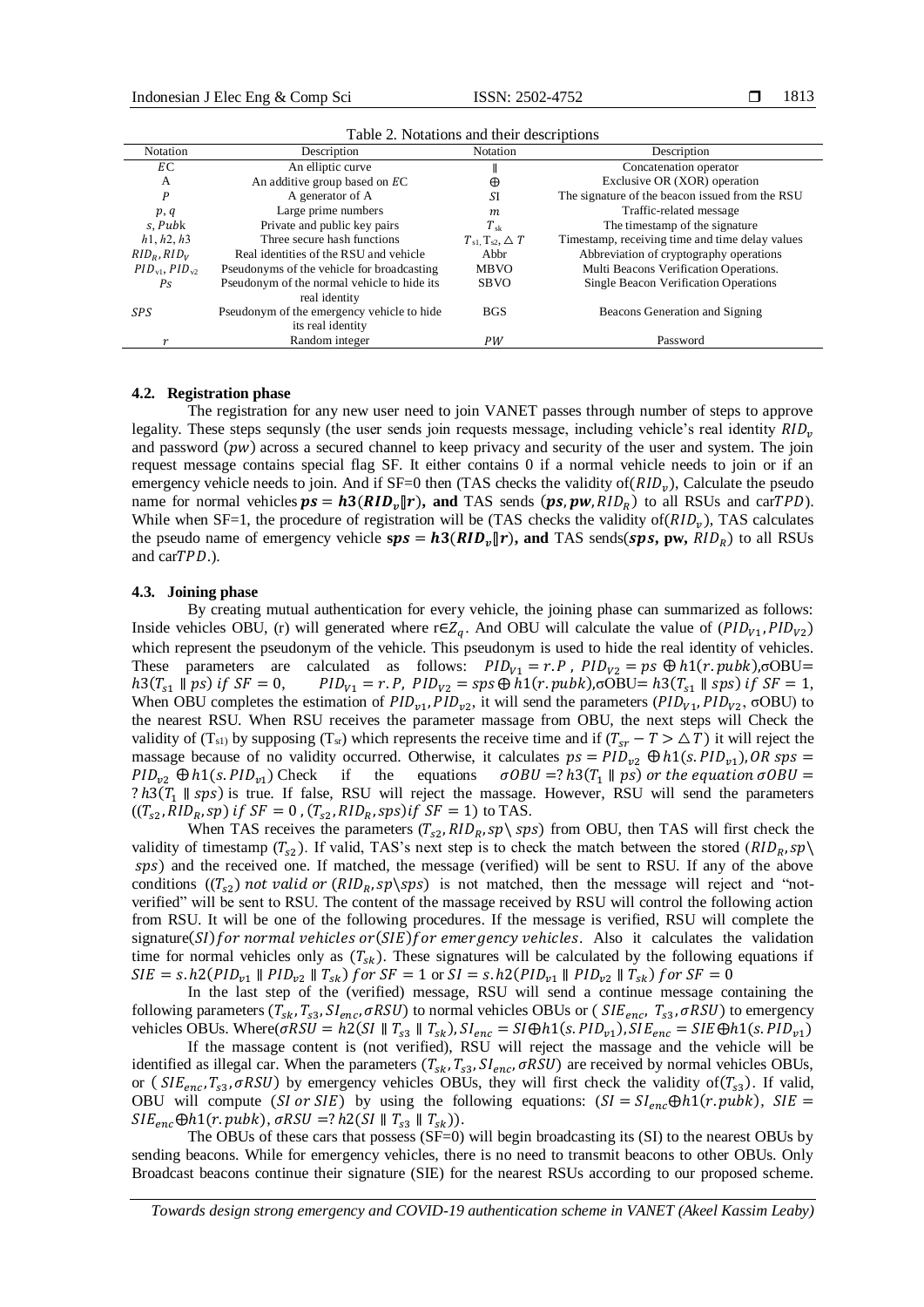These beacons contain in addition to signatures many of parameters such as (direction, speed, location, velocity and health care information for ambulance cars).

### **4.4. Renew signature phase**

This phase is applied only for normal cars whose value of the status flag is (SF=0). The renewing signature phase must be applied to renew the expired signature (when  $T_{sk}$  expired). The OBU will renew the signature with the nearest RSU without the need to transmit or receive any information with TAS. This operation is completed by applying the following steps: OBU will generate random integer( $r^{new}$ ), where  $(r^{new} \in z_q)$ . Then will calculate  $(PID_{vn})$  where :- $PID_{vn1} = r^{new} \cdot p$ ,  $PID_{vn2} = Ps \oplus h1(r^{new} \cdot pubk)$ 

OBU sends a message containing parameters  $(T_{sk}, T_{s1}, PID_{vn1}, PID_{vn2}, \sigma v)$  to RSU. Where  $\sigma v =$  $SI + r.h2(T_{s1} \parallel PID_{vn1} \parallel PID_{vn2})$ . When RSU receive these parameters  $(T_{sk}, T_{s1}, PID_{vn1}, PID_{vn2}, \sigma v)$ , it check the validity of  $(T_{s1})$ . If not valid, RSU will reject the massage and new joining phase must be implemented by OBU. While if  $(T_{s1})$  is valid, then the next step is to check the validity of  $(T_{sk})$  by calculating the time required to request new signature(SI). But if  $(T_{s1})$  not valid and request new signature it first check the validity of the vehicle using the following (1):

$$
\sigma_{\nu}P = h2(PID_{\nu1} \parallel PID_{\nu2} \parallel T_{sk})\cdot pubk + h2(PID_{\nu n1} \parallel PID_{\nu n2} \parallel T_{s1})PID_{\nu1} \tag{1}
$$

If the result shows that this car is not valid, it will reject the massage from RSU. While valid cars will complete its new signature ( $S_1^{new}$ ) with RSU where:-  $S_1^{new} = s. h2(PID_{vn1} \parallel PID_{vn2} \parallel T_{sk})$ 

 $(T_{sk})$  is the new expiration time for new signature. When the new signature is ready to use, RSU will send the following parameters to OBU.  $(T_{s2}, T_{sk}, SI_{enc}, \sigma RSU)$  Where:  $SI_{enc} = SI^{new} \bigoplus h1(s, PID_{vn1}),$  $\sigma RSU = h2(SI^{new} \parallel T_{s2} \parallel T_{sk})$ . When OBU receive the massage from RSU, it will first check the validity of time stamp( $T_{s2}$ ). If this parameter is valid, OBU will calculate  $SI^{new} = SI_{enc} \oplus h1(r^{new}.pubk)$ , the next step is to calculate if the following equation is true:  $\sigma RSU = ? h2(SI^{new} || T_{\simeq}) || T_{\simeq}|$ . If this equation is equal, the new signature  $SI_{new}$  will be valid and can be used with all RSUs. The car when moving inside VANET will receive a valid signature without announcing TAS. For emergency cars, this procedure will be dedicated by sending the signature  $(SIE)$  which is calculated previously in the joining phase to all RSUs only and no beacons will be distributed with other cars. If any malicious action or broadcast bogus beacons are sent to any car or RSU, this vehicle will be traced and revoked by informing all RSUs to delete its signature and do not deal with it.

## **4.5. Broadcast and verification phase**

These cars that possess value of SF=0 will finally broadcast beacons for both RSUs via V2I massages and another OBUs via V2V massages. In our proposed scheme, only normal vehicles can do this. The emergency cars which the system can differentiate by their SF value which equals 1, cannot broadcast to other OBUs. They only send beacons to RSUs with their special signature (SIE). So, this section will discuss how these broadcasting operations go ahead. After OBU joins RSU, it will start broadcasting using its signature (SI or SIE) as follows: OBU calculate the massage signature  $\sigma m = SI + r \cdot h \cdot 3(m)$ T) for normal cars,  $\sigma$ em = SIE + r.  $h3(m \parallel T)$  for emegency cars.

OBU computes verification time for receptor( $\omega$ ) only for normal cars.  $\omega = h \cdot 3(m || T)$ PID<sub>v1</sub>OBU for normal vehicles broadcast the following parameters  $(T, T_{sk}, m, \omega, \sigma m, PID_{v1})$  for both RSUs and OBUs. While the situation in emergency vehicles broadcast for RSUs only by sending beacons continue  $(T, T_{sk}, m, \omega, \sigma em, PID_{v1})$  and information.

#### **4.6. Vehicle revocation phase**

This is an important phase because it allows TAS to trace vehicles against any malicious authentication or any bogus broadcasting. TAS is not only able to trace but also can revoke these vehicles with the end of  $(T_{sk})$ . Trace and revoke procedures can be summarized the following steps:

If any vehicle broadcast bogus beacons, RSU computes its pseudonym (ps) for normal vehicles, (sps) for emegency cars. Depending on  $PID<sub>v</sub>$  as:  $ps = PID<sub>v2</sub> +$  $h1(s. PID_{v1}), sps = PID_{v2} + h1(s. PID_{v1}).$ 

- a) RSU send  $(ps \text{ or } sys)$  to TAS.
- b) TAS will detect the real identity of this vehicle according to the registration record inside TAS.
- c) If any illegal identity is detected, TAS will delete this registration from record and send (acknowledgment) to all RSUs in VANET
- d) When RSU receive the (acknowledgment) from TAS, RSU will prevent this vehicle from renewing its signature. However, revoke operation can take effect after  $T_{sk}$  expired.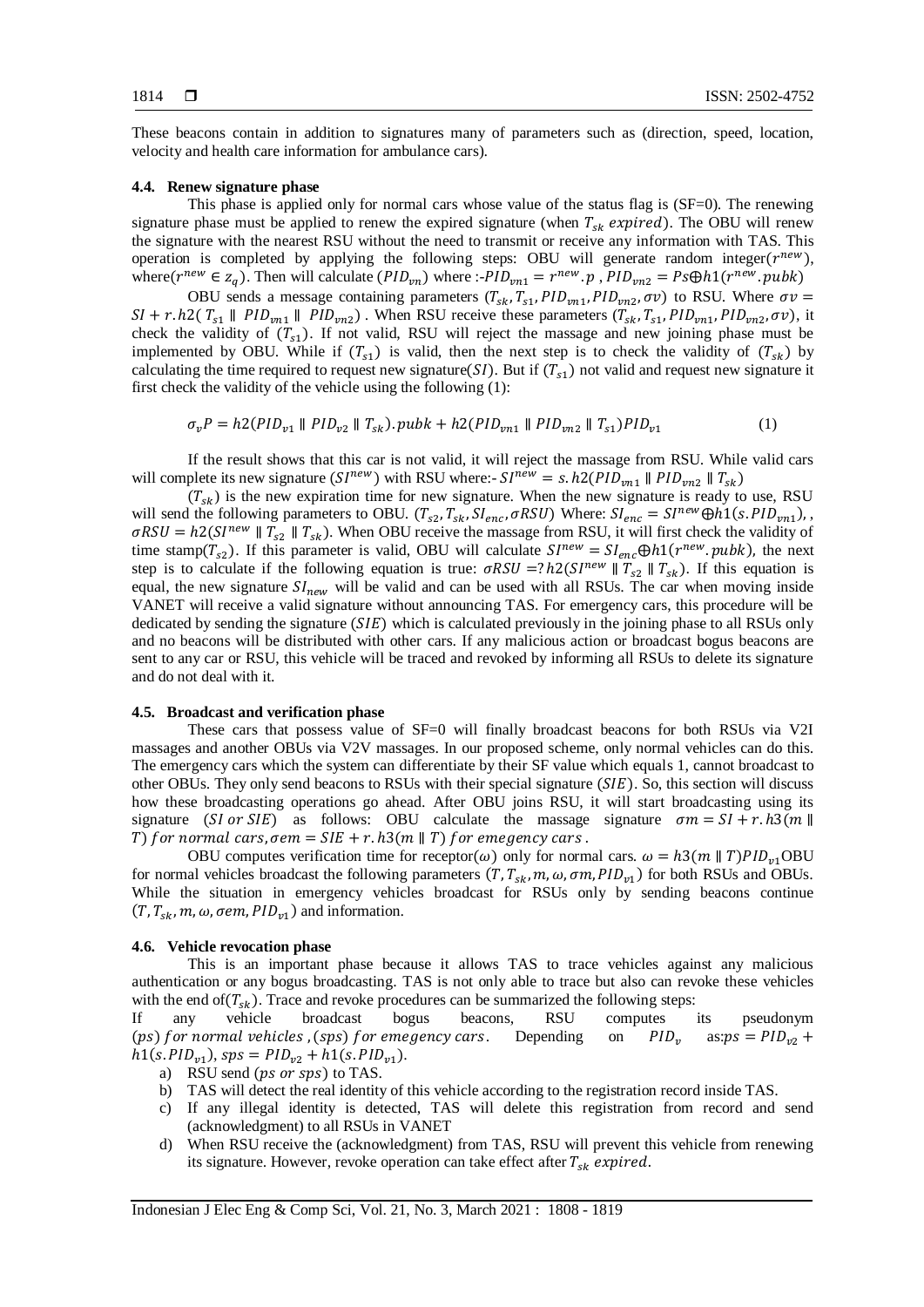Indonesian J Elec Eng & Comp Sci ISSN: 2502-4752

#### **5. SECURITY ANALYSIS AND EXPERIMENTAL RESULTS**

To prove that our proposed scheme is true and strong against well-known attacks we will take in this section two types of proofing the first about mutual authentication equations and the second for security analysis.

### **5.1. Mutual authentication prof**

The first prof is for the equations used in the proposed scheme, the first equation will discussed is the **signature renewal** (1).

$$
\sigma_v P = h2(PID_{v1} \parallel PID_{v2} \parallel T_{sk})
$$
.  $pubk + h2(PID_{vn1} \parallel PID_{vn2} \parallel T_{s1})PID_{v1}$ 

Taking L.H.S:

$$
\sigma_v = SI + r \cdot h2(PID_{vn1} \parallel PID_{vn2} \parallel T_{sk}) \& SI^{new} = s \cdot h2(PID_{vn1} \parallel PID_{vn2} \parallel T_{sk})
$$
 Then:  
= S. h2(PID<sub>v1</sub> \parallel PID<sub>v2</sub> \parallel T\_{sk}) + P. r. h2(PID<sub>vn1</sub> \parallel PID<sub>vn2</sub> \parallel T\_1)  
= (P. r. h2(PID<sub>vn1</sub> \parallel PID<sub>vn2</sub> \parallel T\_1)) + (P. S. h2(PID<sub>v1</sub> \parallel PID<sub>v2</sub> \parallel T\_{sk}))  
= (PID<sub>v1</sub> h2(PID<sub>vn1</sub> \parallel PID<sub>vn2</sub> \parallel T\_1)) + (pubk. h2(PID<sub>v1</sub> \parallel PID<sub>v2</sub> \parallel T\_{sk}))  
= R.H.S.

An accurate result is obtained from previous proofing. According to the proposed scheme, the recipient uses (2) to verify beacons in single verification operations.

$$
\sigma_m \cdot P = h2(PID_{v1} \parallel PID_{v2} \parallel T_{sk}) \text{ pubk} + \omega \qquad (2)
$$
\n
$$
\sigma_m = (SI + r \cdot h3(m \parallel T)) \& SI = s \cdot h2(PID_{v1} \parallel PID_{v2} \parallel T_{sk})
$$
\n
$$
\sigma_m \cdot P = (P \cdot r \cdot h3(m \parallel T)) + (P \cdot S \cdot h2(PID_{v1} \parallel PID_{v2} \parallel T_{sk}))
$$
\n
$$
= (PID_{v1} \cdot h3(m \parallel T)) + pubk \cdot h2(PID_{v1} \parallel PID_{v2} \parallel T_{sk})
$$
\n
$$
= \omega + pubk \cdot h2(PID_{v1} \parallel PID_{v2} \parallel T_{sk})
$$
\n
$$
= R \cdot H \cdot S
$$

According to (2), the result is accurate and can be used effectively. According to (3), which used for (n) beacons batch verifications.

$$
P. (\sum_{i=1}^{n} (x_i, \sigma_{mi})) = (\sum_{i=1}^{n} (x_i, \omega_i) + pubk(\sum_{i=1}^{n} (x_i, h2(PID_{iv1} || PID_{iv2} || T_{i,sk}))
$$
\n(3)  
\nFor L.H.S P.  $(\sum_{i=1}^{n} (x_i, \sigma_{mi}))$   
\n $\sigma_m = SI + r. h3(m || T)$   
\n $\sigma_m = P. (\sum_{i=1}^{n} (x_i, (SI + r. h3(m || T)))$   
\n $\because SI = S. h2(PID_{i,v1} || PID_{i,v2} || T_{i,sk})$   
\n $= P. (\sum_{i=1}^{n} x_i. ((r_i, h3(m_i || T_i) + (S. h2(PID_{i,v1} || PID_{i,v2} || T_{i,sk}))))$   
\n $= \sum_{i=1}^{n} ((P. x_i, r_i, h3(m_i || T_i)) + (P.S. x_i, h2(PID_{i,v1} || PID_{i,v2} || T_{i,sk})))$   
\n $= \sum_{i=1}^{n} (\omega_i. x_i) + (x_i. pubk. h2(PID_{i,v1} || PID_{i,v2} || T_{i,sk}))$   
\n $= (\sum_{i=1}^{n} (x_i, \omega_i)) + pubk. (\sum_{i=1}^{n} x_i, h2(PID_{i,v1} || PID_{i,v2} || T_{i,sk}))$   
\n $= R. H. S$ **The (3) is occurrence for batch verification**

#### **5.2. Privacy preservation**

There are three types of pseudonym in the proposed scheme: one for normal cars; and two for urgent/non-urgent emergency cars (for the COVID-19 virus), respectively. In all procedures, privacy preservation is achieved by concealing the real identity and using a pseudonym. A unique element denotes the real identity ( $RID_v$ ), which is TAS. The pseudonym is computed inside TAS, using  $ps = h3(RID_v||r)$  for normal cars and  $sps = h3(RID_v||r)$  for emergency and team cars contributing to combatting the COVID-19 epidemic. It is also used to calculate PIDs and to broadcast it within beacons. An adversary cannot recompute the real identity of a vehicle based on PIDs, even if it stole RSUs. Thi s is because the PID calculation involves  $PID_{v1} = r.P$ ,  $PID_{v2} = ps \oplus h1(r, pubk)$ ,  $PID_{v1} = r.P$ ,  $PID_{v2} = sys \oplus h1(r, pubk)$ , for normal and emergency vehicles, respectively. In this case,  $r \in \mathbb{Z}^q$ . Additionally, in signature renewal for normal cars, an adversary that has compromised RSUs can receive beacons. It is impossible to discover the real identity, meaning that- in view of the above- the proposed scheme preserves privacy.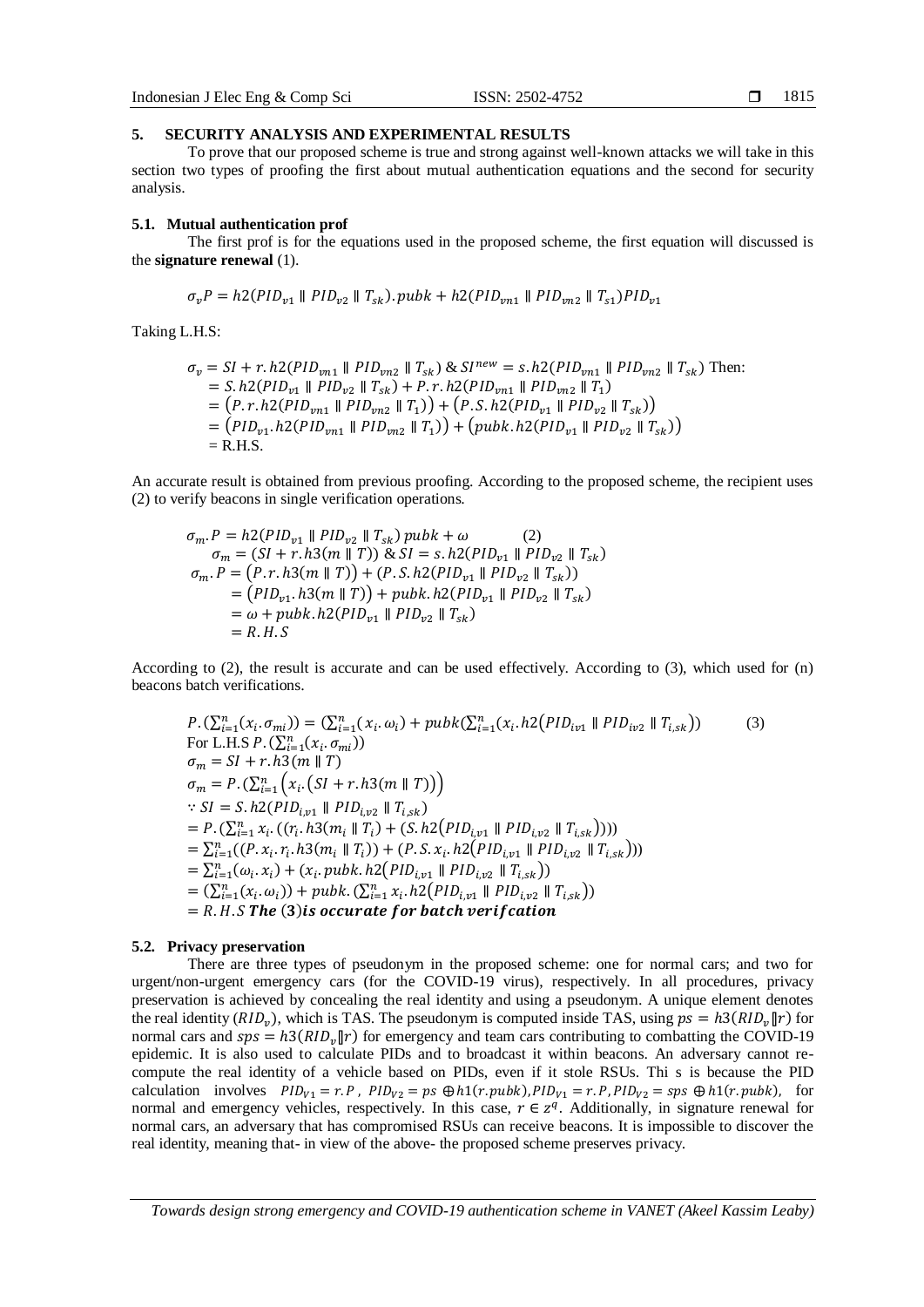#### **5.3. Traceability and revocation proof**

The following points articulate the proof of traceability and revocation for the proposed scheme:

- a) Emergency and COVID-19 teams do not broadcast beacons for other OBUs.
- b) All normal vehicles broadcast beacons for OBUs and RSUs. A beacon does not contain any information about the real identity. As illustrated in the revocation phase, TAS can trace and revoke any vehicle that broadcasts compromised beacons. The proposed scheme satisfies the tracing and revocation requirements.

### **5.4. Resistance against well-known attacks**

Because the proposed scheme depends on mutual authentication, the MITM attack cannot take any effect. Any adversary needs to forge beacons that connect between the sender and receiver, which is impossible. The proposed scheme is very strong against reply and denial of service DOS attacks. Any continue beacons transferred among VANET systems have a timestamp that appoints the expired time.

## **6. PERFORMANCE EVALUATION**

This section will describe both computation and communication cost.

#### **6.1. Cost**

The performance of our proposed scheme will be explained by comparing with jianhong [17], D. HE. et al. [18], L wu et al. [19], and J. CU. et al. [20]. This comparison is for computation cost. We note that [17] use bilinear pairing in cryptography operations, while [18-20] use ECC in cryptography operations. Bilinear pairing is based on an 80-bit length security level, additive group  $(G)$  is generated depending on the ECC equation  $(\mathcal{G}: y^2 = x^3 + x \mod p)$  which uses (p) of a 512-bit prime number. While these protocols use ECC has the same security level but depends on the equation  $(G: y^2 = x^3 + ax + b \mod p)$  and uses  $(p=160 \text{ bit})$ . To simplify the understanding of the current section we will use the following notation: Abbr, BGS, SBVO, and MBVO refer to abbreviation of cryptography operations, beacons generation and signing, single beacon verification operations, and multi beacons verification operations respectively. We must explain that we will exclude the execution time of XOR and concatenation because it is very small and can be neglected. Jianhong et al. [\[22\]](#page-11-3), proposed a scheme its BGS operations include the following stages: four hash functions, one map-to-point hash function, two additions point, six numeric multiplications. If we calculate BGS time for this scheme, we note that total time is  $(4T_{hf} + 1T_{m-p} + 2T_{ap} + 6T_{nm})$ which approximately equals to (14.8313). SBVO operations include the following stages: two numeric multiplications, three bilinear pairing, three hash functions, and one additions point. The time calculation is  $(2T_{nm} + 3T_{bp} + 3T_{hf} + 1T_{ap})$ which is approximately equal to (16.2334). Finally, MBVO involves: (n+1) numeric multiplication, (2n) small numeric points, (3n-2) additions point, (3n) hash function, and three bilinear points. The summation of time is  $(3T_{bp} + (n+1)T_{nm} + (2n)T_{smp} + (3n-2)T_{ap} + (3n)T_{hf})$ it is approximately equal to (1.9313n+14.2136). The scheme proposed by HE. et al. [\[23\]](#page-11-4) , BGS involved the following operations: three hash functions, and three numeric multiplications. Hence, the overall BGS computation will be  $(3T_{hf} + 3T_{nm})$  which approximately equal to (1.4223). SBVO operations are: two point additions, two hash functions, and three numeric multiplications, the computation equation will be  $(2T_{pa} +$  $2T_{hf} + 3T_{nm}$ ) which approximately equal to (1.3329). While MBVO operations are: (2n) small number multiplication, (2n-1) addition point, (n+2) numeric multiplication, and (2n) hash functions, so the computation is  $((2n)T_{snm} + (2n-1)T_{ap} + (n+2)T_{nm} + (2n)T_{hf})$  and the result is approximately equal to  $(0.5012n+0.7882)$ . The scheme proposed by L wu et al. [\[24\]](#page-11-5), BGS involved the following operations: two hash functions, and two numeric multiplications. Hence, the overall BGS computation will be  $(2T<sub>hf</sub> + 2T<sub>nm</sub>)$ which is approximately equal to (0.8833). SBVO operations are: two point additions, two hash functions, and four numeric multiplications. And the computation equation will be  $(2T_{pa} + 2T_{hf} + 4T_{nm})$  which is approximately equal to  $(1.7381)$ , while MBVO operations are:  $(2n+2)$  numeric multiplication,  $(2n)$  small number multiplication, (2n+1) addition point, and (2n) hash functions, so the computation is  $(2n + 2)T_{nm}$  +  $(2n)T_{snm} + (2n + 1)T_{ap} + (2n)T_{hf}$  and the result is approximately equal to (0.9054n+0.8687).

The scheme proposed by J. CU. et al. [\[25\]](#page-11-6) has the following operations for BGS: two hash functions, and two numeric multiplications, so the computation cost will be  $(2T<sub>hf</sub> + 2T<sub>nm</sub>)$ . The result is approximately (0,8644). SBVO comprises two numeric multiplication, two hash functions, and one additions point. Hence  $(2T_{nm} + 2T_{hf} + T_{ap})$  is the computation cost equation and it is approximately equal to (1.3381). While MBVO computations equation is  $(2T_{nm} + (2n)T_{sym} + (2n + 1)T_{ap} + (n)T_{hf})$  because it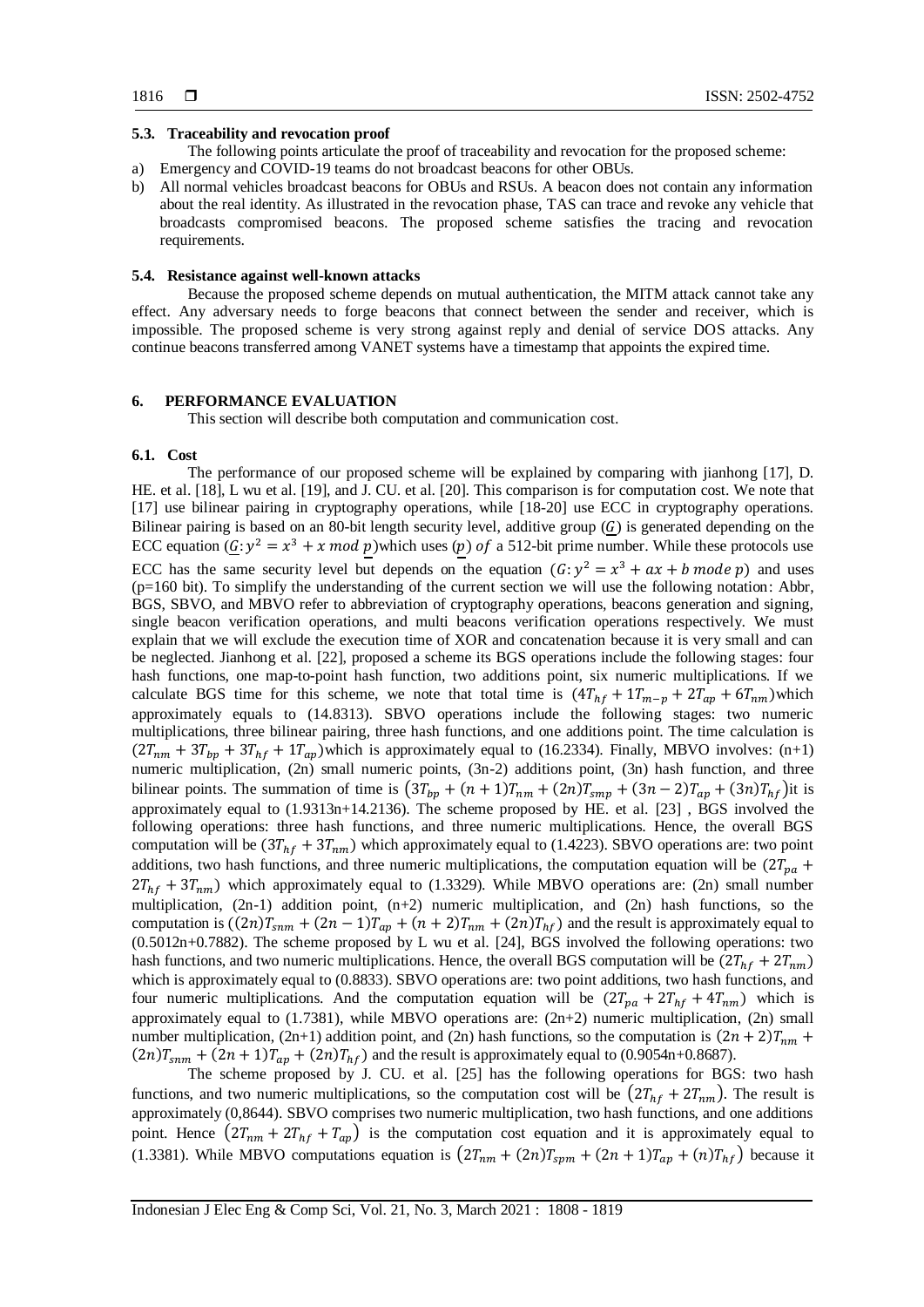involves two numeric multiplication,  $(2n)$  small point multiplications,  $(2n+1)$  additions point, and  $(n)$  hash functions, and the result is approximately equal to (0.4888n+0.8734). Finally, we discuss our proposed scheme computation cost. BGS includes the following operations: two hash functions, and one numeric multiplication. So, the computation equation is  $(2T_{hf} + 1T_{nm})$  and the result is (0.4233). SBVO calculations are  $(2T_{nm} + 1T_{hf} + T_{ap})$  because it involves the following operations: two numeric multiplications, one hash function, and one additions point, and the result is approximately equal to (0.8765). While MBVO calculation equation constructed from: two numeric multiplication, (2n) small numeric multiplication, (n+1) additions point, and (n) hash function, the equation is  $(2T_{nm} + (2n)T_{nnm} +$  $(n + 1)T_{ap} + nT_{hf}$ ). Hence the result of MBVO computation cost is approximately (0.03001n+0.9211). Table 3 show the improvement of our proposed scheme in all computational costs with the other discussed schemes. Figure 4 illustrates the computation cost for all studded schemes and our proposed scheme with different number of beacons.



Figure 4. computation cost for different number of beacons

| <b>Scheme</b>        |            | BGS and BGS improvement |         | SBVO and SBVO             | MBVO and MBVO improvement      |             |  |  |
|----------------------|------------|-------------------------|---------|---------------------------|--------------------------------|-------------|--|--|
|                      |            | of our scheme           |         | improvement of our scheme | of our scheme (for 50 beacons) |             |  |  |
|                      | <b>BGS</b> | Improvement             |         | Improvement               | <b>MBVO</b>                    | Improvement |  |  |
|                      |            | (0.4232)(%              |         | (0.8765)(%                |                                | (2.4020)(%  |  |  |
| Jianhong et al. [22] | 14.8313    | 97.14657515             | 16.2333 | 94.60060493               | 2.4112                         | 0.381552754 |  |  |
| HE. et al. [23]      | 1.4223     | 70.24537721             | 1.3329  | 34.24112837               | 2.6766                         | 10.25928417 |  |  |
| L wu et al. $[24]$   | 0.8833     | 52.08875807             | 1.7381  | 49.57137104               | 2.5644                         | 6.332865388 |  |  |
| J. CU. et al. [25]   | 0.8644     | 51.04118464             | 1.3381  | 34.49667439               | 2.4454                         | 1.774760775 |  |  |

Table 3. Improvement of the reposed scheme

## **6.2. Communication cost**

This section will compare between jianhong [\[22\]](#page-11-3), D. HE. et al. [\[23\]](#page-11-4), L wu et al. [\[24\]](#page-11-5), and J. CU. et al. [\[25\]](#page-11-6) schemes and our proposed scheme term of communication cost to find the overall overhead of our proposed scheme. As explained in the computation cost section,  $\bar{p}$  size is 64-bytes, therefore the size of  $\bar{G}$ will be 128-bytes. Also, size of p is 20-bytes and the size of G therefore will be 40-bytes. We assume time stamp size as 6-bytes, hash function to be 24-bytes, and assume elements in group integers to be 26-bytes. The Table 4 illustrates the communication cost for all mentioned schemes, we exclude the beacon inside content from our calculation. Jianhong [\[22\]](#page-11-3), proposed a scheme with beacon size of (128\*3+6) which equal to 390-bytes. This beacon includes three elements in  $\bar{G}$ , and one time stamp. HE. et al. [\[23\]](#page-11-4), proposed a scheme its beacons of  $(40*3+26+6)=152$  bytes. Beacon involves three elements in G, time stamp, and one elements in  $z_q$ . L wu et al. [\[24\]](#page-11-5), argue that beacon size consisted from three elements in G, one hash function, and two time stamp. So, the size of beacon will be  $(40*3+24+10)=154$  bytes. J. CU. et al.[\[25\]](#page-11-6), decided the beacons size to be  $(40+(26*2)+6)=98$  bytes. This beacon involved two elements in  $z_q$ , one time stamp, and one elements in  $\bar{G}$ . In our proposed scheme, we note that the beacons contain one element in  $\bar{G}$ , three elements in  $z_q$ , and one time stamp. Beacon size will be  $(40+(3*26)+(2*6))=130$  bytes. As shown in the previous calculations, our scheme possesses big overhead compared with the other schemes.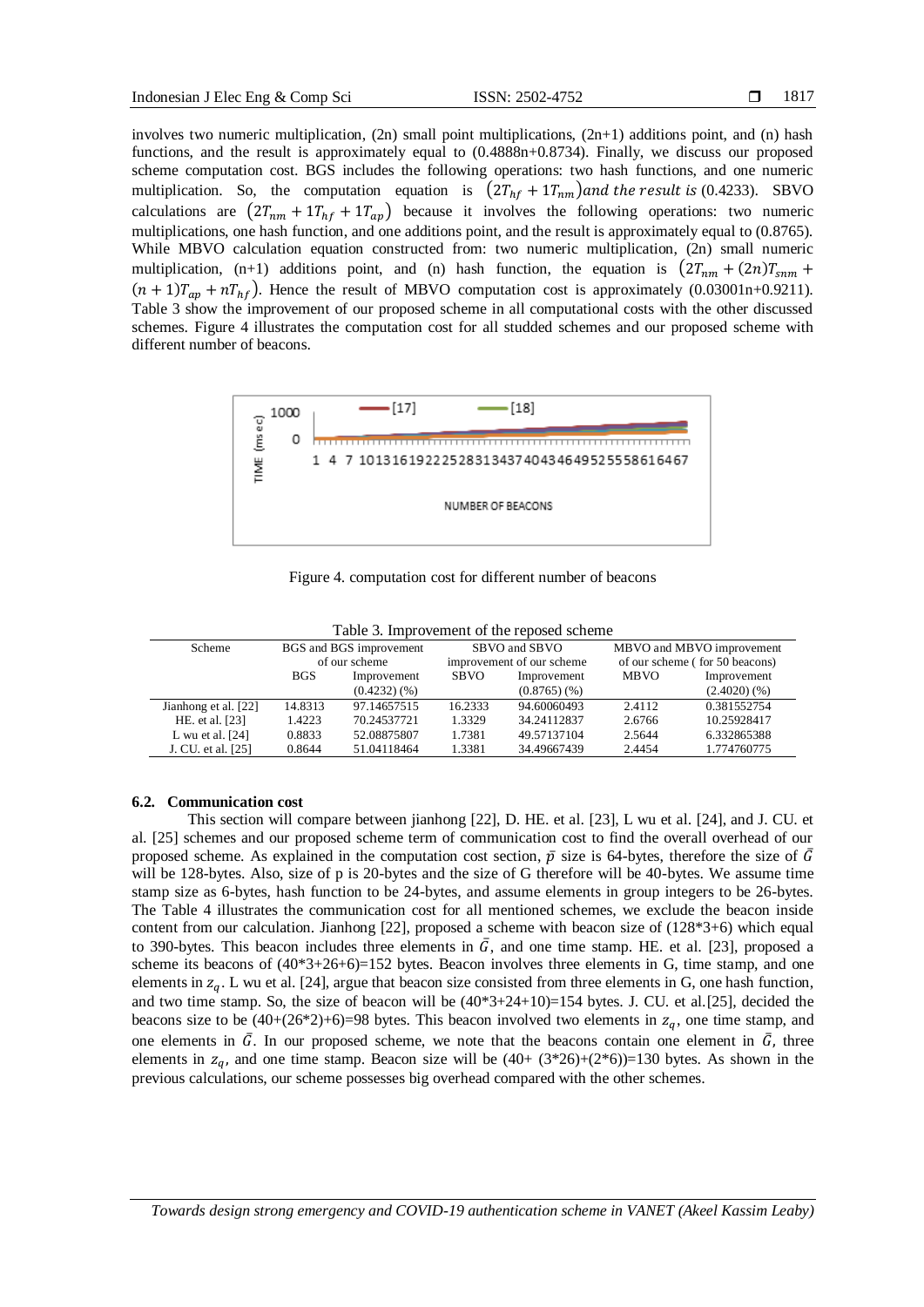| Table 4. Schemes communication cost |                    |  |  |  |  |
|-------------------------------------|--------------------|--|--|--|--|
| Scheme                              | Communication cost |  |  |  |  |
| Jianhong et al. [22]                | 390                |  |  |  |  |
| HE. et al. [23]                     | 152                |  |  |  |  |
| L wu et al. $[24]$                  | 154                |  |  |  |  |
| J. CU. et al. [25]                  | 98                 |  |  |  |  |
| Our scheme                          | 130                |  |  |  |  |

#### **7. CONCLUSION**

This paper suggests a new spurious-ID based scheme in VANET with conditional pseudonym, integrity and message authentication. The proposed scheme uses a pseudonym instead of the vehicles real identity. The generation of this alternate identity depends on vehicles classification if normal or emergency. The proposed scheme satisfies all the privacy and security requirements and resisting the common attacks in VANET. The suggested scheme provides conditional anonymity in which if any vehicles conducting malicious then its real identity will uncover. Our scheme does not require the convention operations that are produced by a bilinear pairing operation. So, the proposed scheme able to conquer most of drawbacks of IDbased schemes. The preserve privacy in terms of the vehicle's real identity even from an insider attacker is one of the important characteristic. Furthermore, the TA can trace a dummy vehicle and revoke it as a member of the VANET. In addition to the proposed role in the process of expediting the arrival of medical teams (especially for COVID-19) and any vehicle bearing an emergency status by giving them the privilege to use the road and suggest alternative lanes in the event of a breakdown or interruption of the roads. A security analysis shows that the scheme is secure under the random oracle module and meets the security and privacy conditions of a VANET. We compare our scheme with related ID-based schemes that our scheme has computation costs lower than previous schemes and lightweight communication.

#### **REFERENCE**

- <span id="page-10-0"></span>[1] Qu, F., et al., "A security and privacy review of VANETs," *IEEE Transactions on Intelligent Transportation Systems*, vol. 16, no. 6, pp. 2985-2996, 2015.
- <span id="page-10-1"></span>[2] Al Shareeda, M., A. Khalil, and W. Fahs, "Realistic heterogeneous genetic-based RSU placement solution for V2I networks*,*" *Int. Arab J. Inf. Technol.*, vol. 16, no. 3A, pp. 540-547, 2019.
- <span id="page-10-2"></span>[3] Jabbarpour, M.R., et al., "Applications of computational intelligence in vehicle traffic congestion problem: a survey," *Soft Computing*, 2018. 22(7): pp. 2299-2320.
- <span id="page-10-3"></span>[4] Bayat, M., et al., "NERA: A new and efficient RSU based authentication scheme for VANETs," *Wireless networks*, pp. 1-16, 2019.
- <span id="page-10-4"></span>[5] Huang, J.-L., L.-Y. Yeh, and H.-Y. Chien, "ABAKA: An anonymous batch authenticated and key agreement scheme for value-added services in vehicular ad hoc networks," *IEEE Transactions on Vehicular Technology*, vol. 60, no. 1, pp. 248-262, 2010.
- [6] Long, S., "A Comparative Analysis of the Application of Hashing Encryption Algorithms for MD5, SHA-1, and SHA-512," in *Journal of Physics: Conference Series*: *IOP Publishing*, 2019.
- [7] Ahmad, I. and A.S. Das, "Hardware implementation analysis of SHA-256 and SHA-512 algorithms on FPGAs," *Computers & Electrical Engineering*, vol. 31, no. 6, pp. 345-360, 2005.
- [8] NIST, U., "Descriptions of SHA-256, SHA-384 and SHA-512," *Technical report*, 2001.
- <span id="page-10-5"></span>[9] La, V.H. and A.R. Cavalli, "Security attacks and solutions in vehicular ad hoc networks: a survey, 2014.
- <span id="page-10-6"></span>[10] Raya, M. and J.-P. Hubaux, "Securing vehicular ad hoc networks," *Journal of computer security*, vol. 15, no. 1, pp. 39-68, 2007.
- <span id="page-10-7"></span>[11] Lu, R., et al. "ECPP: Efficient conditional privacy preservation protocol for secure vehicular communications," in *IEEE INFOCOM 2008-The 27th Conference on Computer Communications*: IEEE, 2008.
- <span id="page-10-8"></span>[12] Zhang, C., et al. "RAISE: An efficient RSU-aided message authentication scheme in vehicular communication networks," in *2008 IEEE international conference on communications*, IEEE, 2008.
- <span id="page-10-9"></span>[13] Rajput, U., F. Abbas, and H. Oh, "A hierarchical privacy preserving pseudonymous authentication protocol for VANET," *IEEE Access*, vol. 4, pp. 7770-7784, 2016.
- <span id="page-10-10"></span>[14] Ming, Y. and H. Cheng, "Efficient certificateless conditional privacy-preserving authentication scheme in VANETs," *Mobile Information Systems*, 2019.
- <span id="page-10-11"></span>[15] Zhang, L., et al., "Privacy-preserving vehicular communication authentication with hierarchical aggregation and fast response, *IEEE Transactions on Computers*, vol. 65, no. 8, pp. 2562-2574, 2015.
- <span id="page-10-12"></span>[16] Zhang, L., et al., "Distributed aggregate privacy-preserving authentication in VANETs," *IEEE Transactions on Intelligent Transportation Systems*, vol. 18, no. 3, pp. 516-526, 2016.
- <span id="page-10-13"></span>[17] Zhang, C., P.-H. Ho, and J. Tapolcai, "On batch verification with group testing for vehicular communications," *Wireless networks*, vol. 17, no. 8, p. 1851, 2011.
- <span id="page-10-14"></span>[18] Lee, C.-C. and Y.-M. Lai, "Toward a secure batch verification with group testing for VANET," *Wireless networks*, vol. 19, no. 6, pp. 1441-1449, 2013.